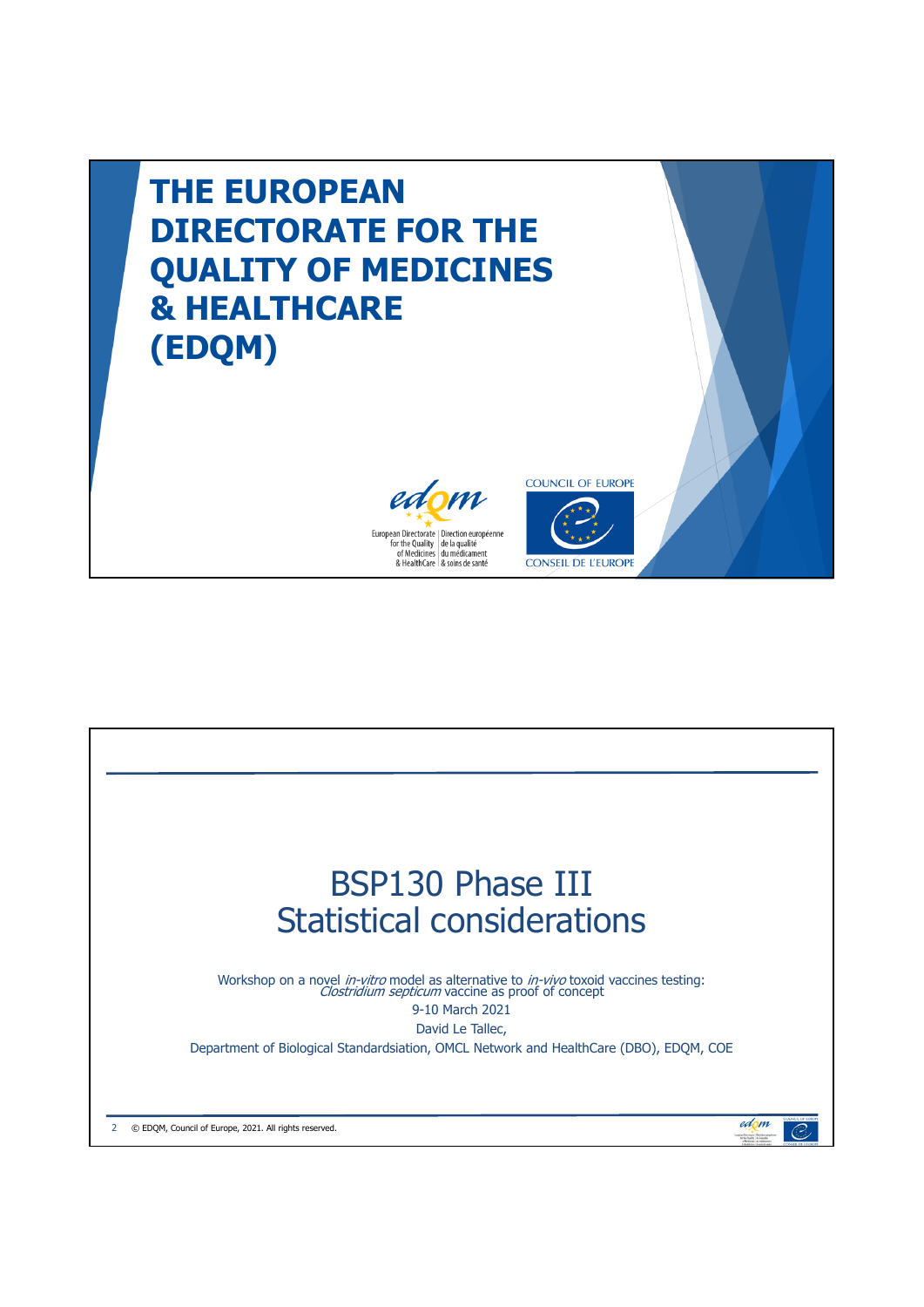

## **Testing procedure** • Initial assay. Selection of starting dilution of final assays • Final assays. Lower dilution step for better precision of EPs **Initial assay 3 final assays** Test **Dilution** Dil. step Dilution Dil. step Cell sensitivity  $1/8000$  2-fold NA NA Latent tox.  $1/5$  2-fold NA NA TNE+ CSTx2 1/525 1.3-fold Optimal\* 1.1-fold TNE+ toxins 1/10 2-fold Optimal\* 1.3-fold TCP toxoids 1/10 to 1/160 20-increment Optimal\*\* 10-increment\* Dilution just before EP dilution, e.g. EP =  $1/80$ , optimal starting dil. =  $1/40$ \*\* EP of initial assay – 40-increment, e.g. EP =  $1/160$ , optimal starting dil. =  $1/120$ edom 4 © EDQM, Council of Europe, 2021. All rights reserved.  $\overline{\mathcal{C}}$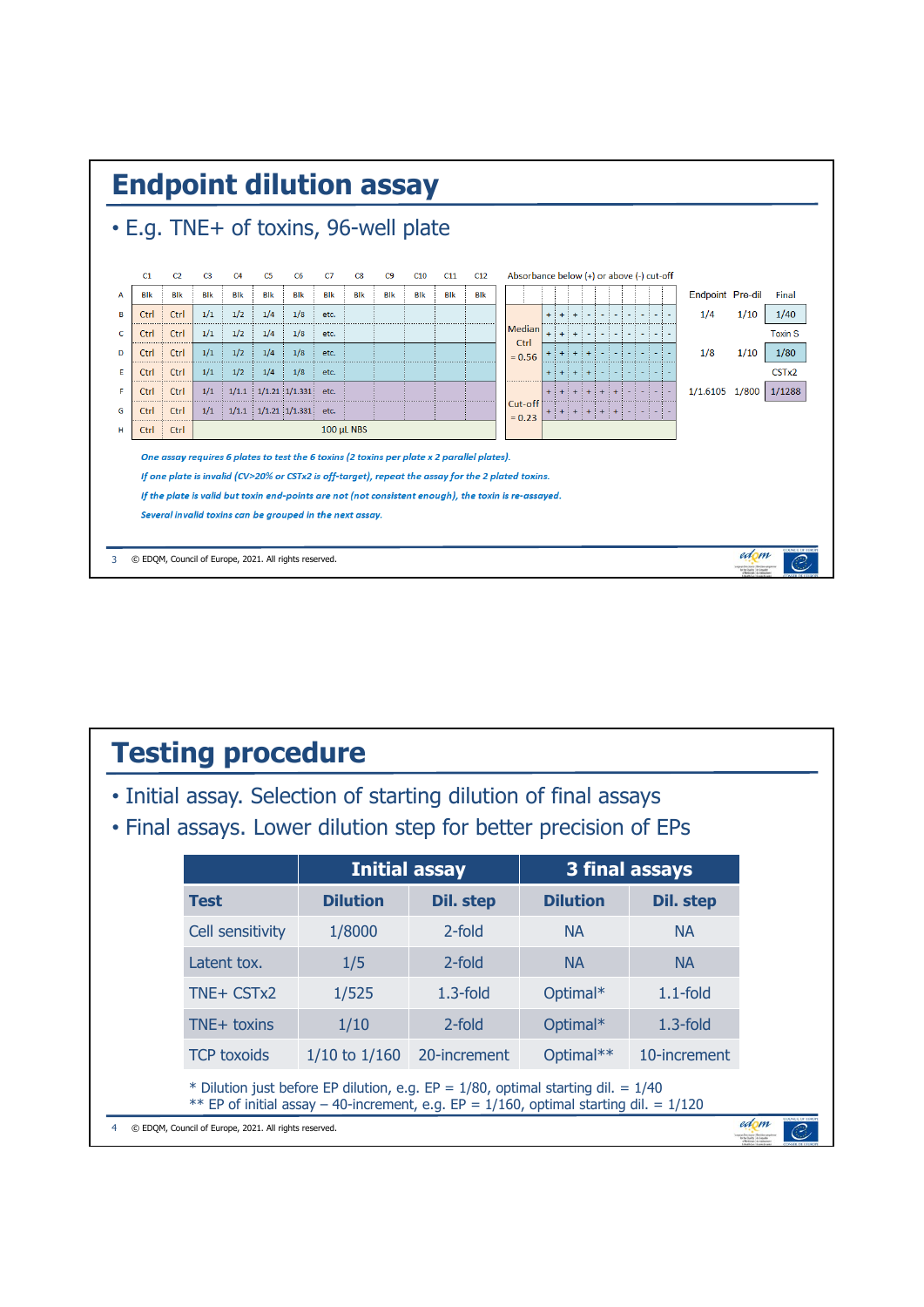

## **Reporting of results**

 $\mathbb{C}$ 

| $1.3$ -Fold<br>Dil. Step                                   |                                                      | 1.3-Fold Dilution Assay                                                   |                                                                                                  |     | TxR | TxS                    | TxV   | TxW   | TxY | TxZ   | <b>Validity criteria</b> |                |            |                               |                |                 |                 | Detector Toxin CSTx2 |               |        |                 |       |
|------------------------------------------------------------|------------------------------------------------------|---------------------------------------------------------------------------|--------------------------------------------------------------------------------------------------|-----|-----|------------------------|-------|-------|-----|-------|--------------------------|----------------|------------|-------------------------------|----------------|-----------------|-----------------|----------------------|---------------|--------|-----------------|-------|
|                                                            |                                                      |                                                                           | Inverse dil. in 1st well                                                                         |     |     | 20                     | 40    | 40    | 320 | 320   | 160                      | Plate          | Blank      | Cut-off                       | CV%            | $\leq 20\%$     | EP <sub>1</sub> | EP <sub>2</sub>      | <b>Status</b> | Mean   | Status          | Plate |
|                                                            |                                                      | Serial dilution step                                                      |                                                                                                  |     | 1.3 | 1.3                    | 1.3   | 1.3   | 1.3 | 1.3   | $\mathbf{1}$             | 0.004          | 0.300      | 7%                            | Valid          | 220             | 220             | Valid                | 220           | Valid  | Valid           |       |
| Use the dilutions calculated in the sheet "Initial Assay". |                                                      |                                                                           |                                                                                                  |     |     | 1 <sup>1</sup>         | 0.006 | 0.273 | 7%  | Valid | 220                      | 220            | Valid      | 220                           |                |                 |                 |                      |               |        |                 |       |
|                                                            |                                                      |                                                                           |                                                                                                  |     |     |                        |       |       |     |       |                          | $\overline{2}$ | 0.007      | 0.273                         | 10%            | Valid           | 220             | 220                  | Valid         | 220    | Valid           |       |
| <b>Detector</b><br><b>Toxin</b>                            | TNE+ Conc. in IU/mL *<br>Inverse dil. in 1st well ** |                                                                           |                                                                                                  | 242 |     |                        |       |       |     |       | $2^{\circ}$              | 0.005          | 0.243      | 18%                           | Valid          | 220             | 220             | Valid                | 220           |        |                 |       |
|                                                            |                                                      |                                                                           |                                                                                                  | 826 |     | <b>End-points</b><br>3 |       |       |     |       |                          |                |            |                               |                |                 |                 |                      |               |        |                 |       |
|                                                            |                                                      | Serial dilution step                                                      |                                                                                                  |     | 1.1 |                        |       |       |     |       |                          | 3'             | Toxin      | Plate                         | <b>Status</b>  | EP <sub>1</sub> | EP <sub>2</sub> | Status               | Mean          | Status | <b>EP Final</b> |       |
|                                                            |                                                      |                                                                           |                                                                                                  |     |     |                        |       |       |     |       |                          |                | <b>TxR</b> | 1                             | Valid          | 57              | 57              | Valid                | 57            | Valid  | 57              |       |
|                                                            |                                                      | * Calculated using the reporting sheet BSP130 TNE Value of Detector Toxin |                                                                                                  |     |     |                        |       |       |     |       |                          |                |            | 1 <sup>1</sup>                | Valid          | 57              | 57              | Valid                | 57            |        |                 |       |
|                                                            |                                                      |                                                                           | Absorbance Values (Test WL minus Reference WL)                                                   |     |     |                        |       |       |     |       |                          |                | <b>TxS</b> | 1                             | Valid          | 88              | 88              | Valid                | 88            | Valid  | 88              |       |
|                                                            |                                                      |                                                                           |                                                                                                  |     |     |                        |       |       |     |       |                          |                |            | 1'                            | Valid          | 88              | 88              | Valid                | 88            |        |                 |       |
|                                                            |                                                      |                                                                           | $0.60:0.59:0.00:0.00:0.00:0.00:0.01:0.52:0.55:0.55:0.59:0.49$                                    |     |     |                        |       |       |     |       |                          |                | TxV        | $\overline{2}$                | Valid          | 68              | 68              | Valid                | 68            | Valid  | 68              |       |
| 0.62:0.62                                                  |                                                      |                                                                           | $0.00 \div 0.00 \div 0.00 \div 0.00 \div 0.05 \div 0.61 \div 0.60 \div 0.54 \div 0.53 \div 0.53$ |     |     |                        |       |       |     |       |                          |                |            | 2'                            | Valid<br>Valid | 68<br>703       | 68<br>703       | Valid<br>Valid       | 68<br>703     |        |                 |       |
| 0.61 : 0.63                                                |                                                      |                                                                           | $0.00$ : $0.00$ : $0.00$ : $0.00$ : $0.62$ : $0.64$ : $0.58$ : $0.59$ : $0.59$ : $0.59$          |     |     |                        |       |       |     |       |                          |                | <b>TxW</b> | $\overline{2}$<br>$2^{\circ}$ | Valid          | 703             | 703             | Valid                | 703           | Valid  | 703             |       |
| $0.53 \div 0.63$                                           |                                                      |                                                                           | $0.00 \div 0.00 \div 0.00 \div 0.01 \div 0.59 \div 0.58 \div 0.51 \div 0.58 \div 0.52 \div 0.52$ |     |     |                        |       |       |     |       |                          |                |            | 3                             | Valid          | 914             | 914             | Valid                | 914           |        |                 |       |
| $0.56 \div 0.62$                                           |                                                      |                                                                           | $0.00: 0.00: 0.00: 0.01: 0.57: 0.57: 0.56: 0.59: 0.55: 0.53$                                     |     |     |                        |       |       |     |       |                          |                | <b>TxY</b> | 3'                            | Valid          | 914             | 914             | Valid                | 914           | Valid  | 914             |       |
|                                                            |                                                      |                                                                           | $0.54:0.60$ $0.00:0.00:0.00:0.01:0.53:0.58:0.56:0.55:0.55:0.49$                                  |     |     |                        |       |       |     |       |                          |                | TxZ        | 3                             | Valid          | 352             | 352             | Valid                | 352           | Valid  | 352             |       |